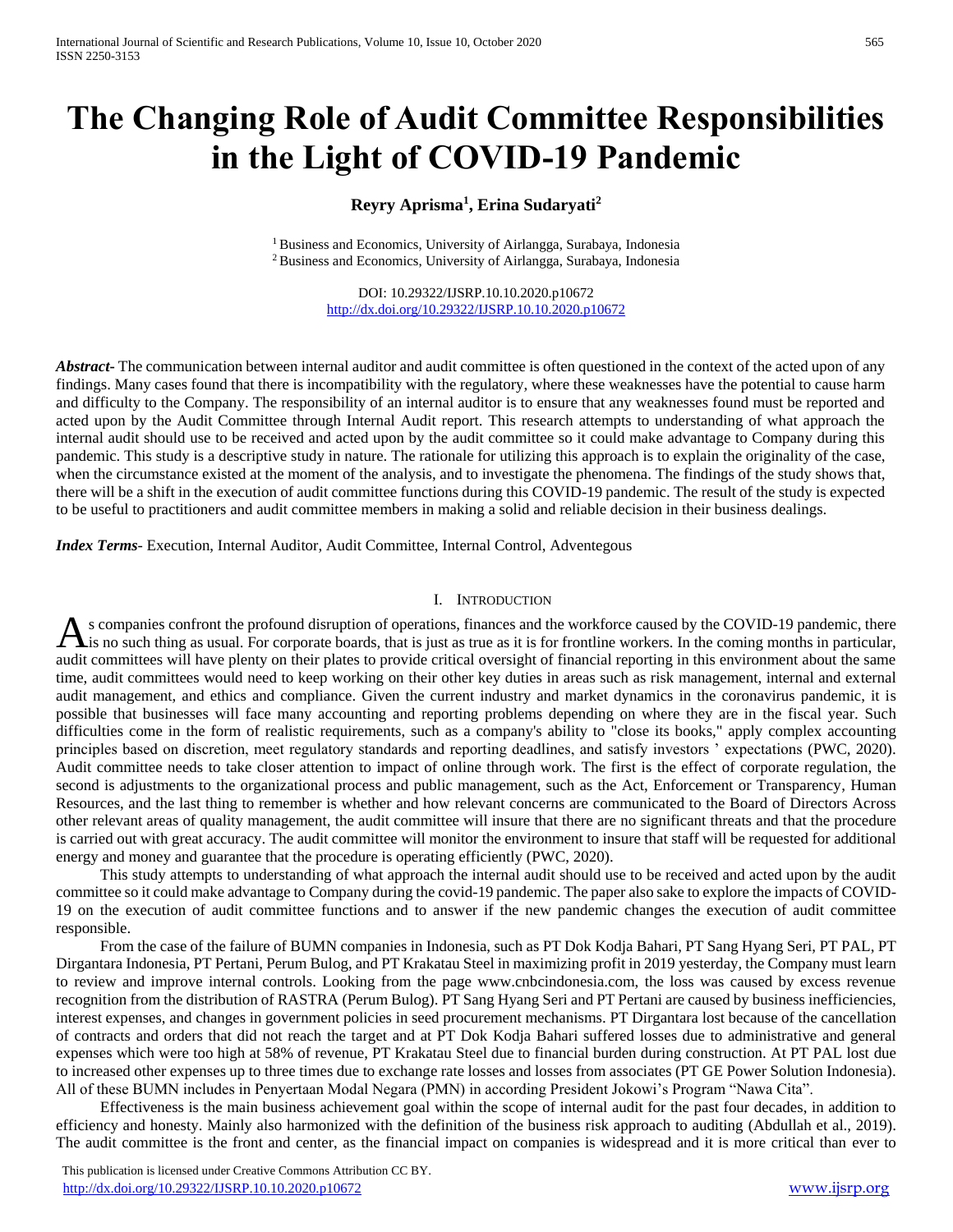International Journal of Scientific and Research Publications, Volume 10, Issue 10, October 2020 566 ISSN 2250-3153

maintain market confidence in reported information on the impact of the pandemic. It is essential that the audit committees take into account their responsibilities and keep in mind.

So, the role of internal audit function and the role of audit committee must be recovered. Better internal control not only be the needed of a Company, but it should be compulsion of a Company. Also the ruined company must be follow the culture of People where their main Company operationalized. Legitimacy theory asserts that companies continue to try to ensure that they operate within the framework and norms that exist in the community or environment in which the company is located, where they try to ensure that their activities of the company are accepted by outsiders as a "legitimate". Roussy et al. (2020) states that the success of the Company depends on whether the Company has focused its attention on information and on the relationship between community, government, individuals, and certain professional groups.

Upper Echelon theory stated that the individual characteristic of top management define the strategic decision that they made. Hambrick & Mason (1984) revealed that Upper Echelon theory emphasizes both the visible Cognitive and the invisible Intelligence Knowledge from the Top Management level, which means that here is the Internal Auditor and the Audit Committee Board. In terms of intelligence, the Internal Auditor and the Audit Committee must be people who have experience, education, and qualified social life. While the cognitive aspects of the internal auditor and the Audit Committee can be judged by their speed in responding to the situation and their expertise in building strategies.

So that the findings of internal audit reporting give benefit to Company that should be reported and followed up by Committee Audit. If the Communication between Internal Auditor and Committee Audit is good enough, so the acted up by Board of Committee audit must be good too, and vice versa. It is stated in Internal Audit Charter by The Institute of Internal Auditors (IIA) (2019) that internal auditor and Board of Audit Committee have to held a Meeting at least once every 5 years.

The Internal Audit unit research in Azzali & Mazza (2018) states that there is an increase in audit committee management approval when the internal auditor uses the Participatory Approach. A decrease in Audit Committee Management approval occurs when the internal auditor uses the Traditional approach. This research resulted in the finding that although the internal auditor has shown a positive attitude, the audit committee management can still suspect manipulation if the internal auditor uses a traditional approach. The main gap of the study is the limited and lack of previous studies on audit committee and COVID-19, this area of study is still new and unexploded.

This study intend to fill this gap by taking a closer look at COVID-19 and its impacts on the execution of audit committee functions in deep. However, it is the first time a study is conducted on the execution of audit committee functions and COVID-19. The result of the study is expected to be useful to practitioners and audit committee members in making a solid and reliable decision in their business dealings. This findings from this study will also serve as a benchmark and reference for future and coming researcher are will be interested in the same stream.

The rest of the paper is structured as follows; a theoretical framework, followed by a detailed research methodology followed by results and discussions which discussed the main findings from academic literature in other to justify the findings of the study. The final section consists of the conclusion and limitations of the study.

### II. THEORITICAL FRAMEWORK

The study aims to explore the impact of covid-19 on the execution of audit committee functions. Specifically, the paper scrutinized previous literatures where intentions of external auditors, internal auditors and members of the audit committee make changes to the execution of their functions as a predictor of the future behaviors of audit committee members.

**Diffusion of Innovation (DOI) Theory-** The study make use of the diffusion of innovation (DOI) theory to give a detail explanation of the level of adoption of the new COVID-19 pandemic in the new business settings. The diffusion of innovation theory model was first brought to the world stage by Rogers in the year 1962, with the main concept evolving over later editions (Rogers, 1983). The diffusion of innovative theory posit that innovation diffusion is a general process not tied by the type of invention and innovation, by who the adopters are or by place or culture. Rogers (1983) defined diffusion as the process by which an innovation is communicated via various channels over time and among the members of a particular social system.

As explained above, Rogers et al. (2004) argued that pioneer of change are a crucial factor in the time of innovation being adopted, that uncertainty reduces the velocity of innovation adoption, adopters must be aware of all the benefits and threats they face. Rogers (1983) further suggested that diffusion of innovation theory require certain attributes, such as relative advantage, estimated complexity, and estimated compatibility which are vital for the adoption of an innovation. For companies in Indonesia to understand and share information regarding the effect of COVID-19 on the execution of audit committee, online conferences and seminars in the form of webinars need to be organized by interested bodies, such as the Komite Nasional Kebijakan Governance KNKG, prominent audit experts, and public relations offices of companies (Bananuka et al., 2020). The citizenry need to be aware of the gains and losses of change in functions of audit committee due to COVID-19.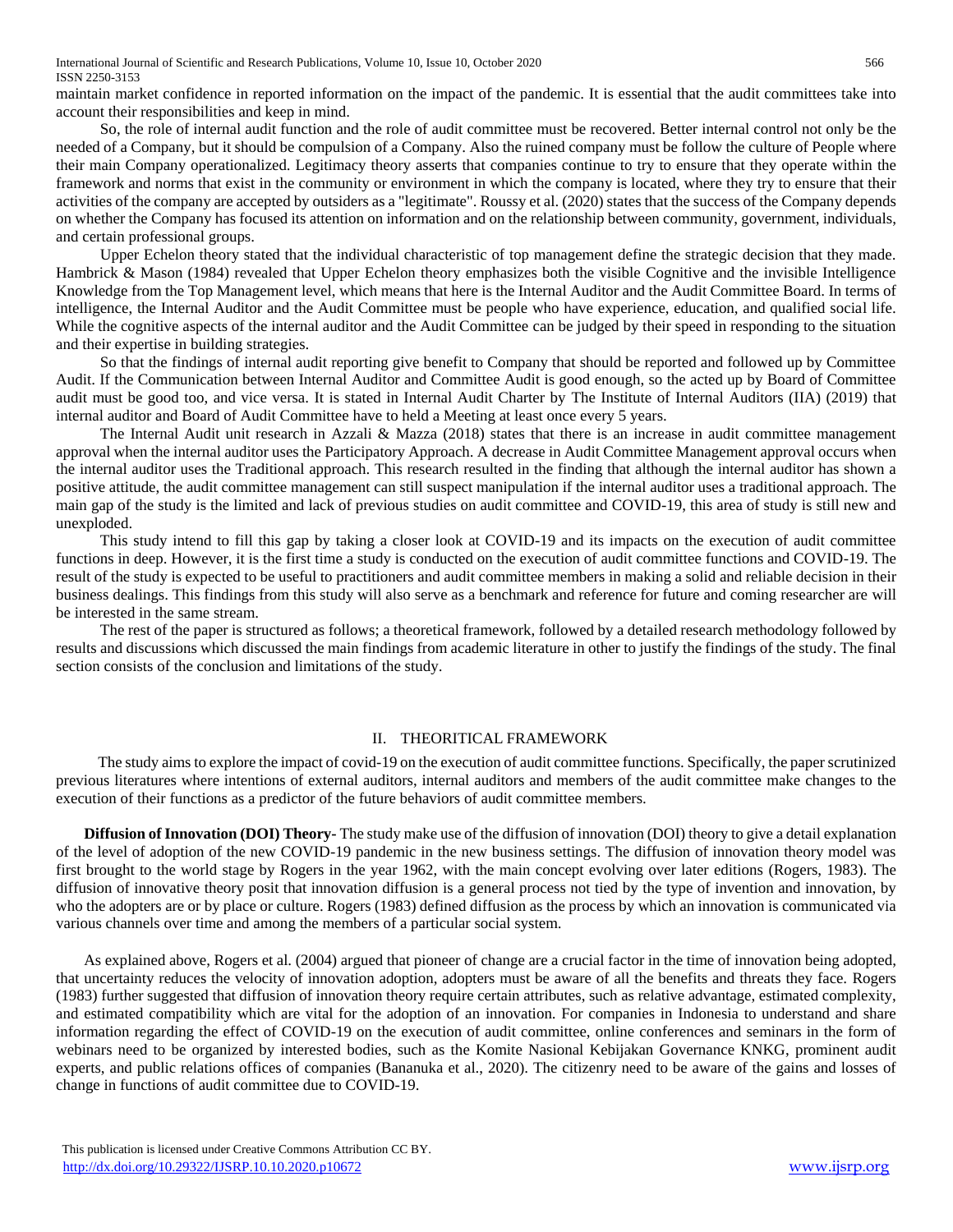# III. RESEARCH METHOD

This study used a descriptive type of research. The purpose of implementing this method is to explain the originality of the case, when the circumstance existed at the moment of the analysis, and to investigate the phenomena (Boswell & Cannon, 2014). This research is based on the qualitative research method. It permissible an investigation of crucial new issues and questions as they arose. They also study used this method of research since this research intends to find solutions that would explain the relationship of one variable with another variable through qualitative factors in research. These qualitative factors are behavior, attitudes, opinions, and beliefs. The study used this kind of research considering the goal of the study to obtain sound and reliable information to formulate rational conclusions and recommendations for the study. The paper deliberately chose a research methodology, which is consistent with the research interests. Query Phenomenon "is an attempt to dealing with unexplained internal experiences in daily life (Merriam, 2002). The study chose this method to help determine the meaning behind the human experiment because it is connected to Strauss & Corbin (1998) methodological methodology as "a way of thinking about Study of social reality ".Furthermore to help determine the meaning behind the human experience because it is associated with a phenomenon or a significant collective event (Creswell, 2009).

Data was gathered through a collection of published articles from reputable journals using keywords such as; audit committee, internal auditor, and COVID-19 that relates to the topic of interest. Secondary data collection data was mostly used considering the unavailability of data and the restrictions impose by the government for person to person meetings.

### IV. RESULT AND DISCUSSION

It is the responsibility of audit committees to oversee how the managerial monitors and controls the significant financial potential risk of the company, including fraud. Keeping the confidence in the market that financial reporting documentation is accurate is crucial, which means focusing on audit committees during a crisis, especially one of this magnitude, is even more important. The audit committee must be extra cautious and not overburdened with broader responsibilities, given the complexities of financial reporting right now.

Communication is the process of sending and receiving messages from two or more people. Intended to increase the effectiveness of understanding messages from sender to recipient Barata (2003). DeSimone et al. (2020) defines communication as a reaction to the behavior of the organism, both verbal and stimulus. The reactions that occur can occur anytime and anywhere. Although the communication between the internal audit and the audit committee has been more active since the SOX regulations, the audit committee also has other responsibilities of the board of directors. And usually not displayed in day-to-day operations. The most frequently communicated internal audit committee with the audit committee is an educated person. Although the audit committee does not usually take care of financial matters, the audit committee also knows a lot about financial reporting related to external auditors, and may perceive the internal auditor as a party that is not recognized (Khelil et al., 2016).

The audit committee has a unique role compared to the board of commissioners. The audit committee only has duties on the outsourced directors, independent from management. Responsible for understanding, supervising, coordinating, and interpreting with Internal Audit for financial stability (Khelil et al., 2016). Al-Ajmi (2009) emphasize. A multidisciplinary commitment to effective government, developing knowledge and collaborating alongside others is key. This provides a detailed picture of the various positions in government, namely board members, audit committee, executives, internal auditors and external auditors. It is necessary for board members not only to understand what the audit committee is doing and the nature of their partnership with the auditor, but also, ultimately, to recognize their own mutual responsibilities in terms of disclosing integrity and ethical behavior (Momeni & Nakhaee, 2018).

The vision of the internal audit profession is that the mission of the internal audit profession is to add and protect the organization's value by providing risk-based assurance, advice, and insight (Sarens et al., 2012). According to The Institute of Internal Auditors (IIA) (2019), there are 4 codes of ethics for internal audit, namely Integrity, Objectivity, Confidentiality, and Competency.

Abdullah et al. (2019) explain how efforts to uphold Good Corporate Governance have been initiated by several developed countries such as Britain and America. In 1992 in England, the Cadbury Committee was formed which provided several recommendations for implementing corporate governance. These recommendations are summarized in a report entitled The Financial Aspect of the Corporate Governance. Meanwhile in America, there were 10 recommendations regarding corporate governance made by the Blue Ribbon Committee in 1999 (BRC, 1999). In Indonesia, in 2001, the National Committee for Governance Policy developed a guideline for good corporate governance which was refined in 2006. These guidelines are intended to provide a basic reference for the concept and pattern of GCG implementation (KNKG, 2001). In these guidelines, there are guidelines for the formation of several committees that are formed by the board of commissioners, one of which is the audit committee.

The Audit Committee is part of the Board of Commissioners which is responsible for internal control and financial reporting but because of this broad responsibility, the Audit Committee may not have any relationship with the Company's Management. Usually, for a Board of Directors consisting of 12-16 people, Moeller (2016) must have an Audit Committee member of at least 3 or 4 people. The responsibility of an Audit Committee is that while the format varies from company to company, an audit committee charter generally includes:

1) The objectives and strengths of the audit committee; 2) Composition of the audit committee; 3) Meeting schedule 4) Audit committee procedures 5) Main activities of the audit committee: a) Corporate governance b) Public reporting c) Independent accountants d) Auditing and accounting e) Other activities; 6. Discretionary activities: a) Independent accountant b) Internal audit c) Accounting d)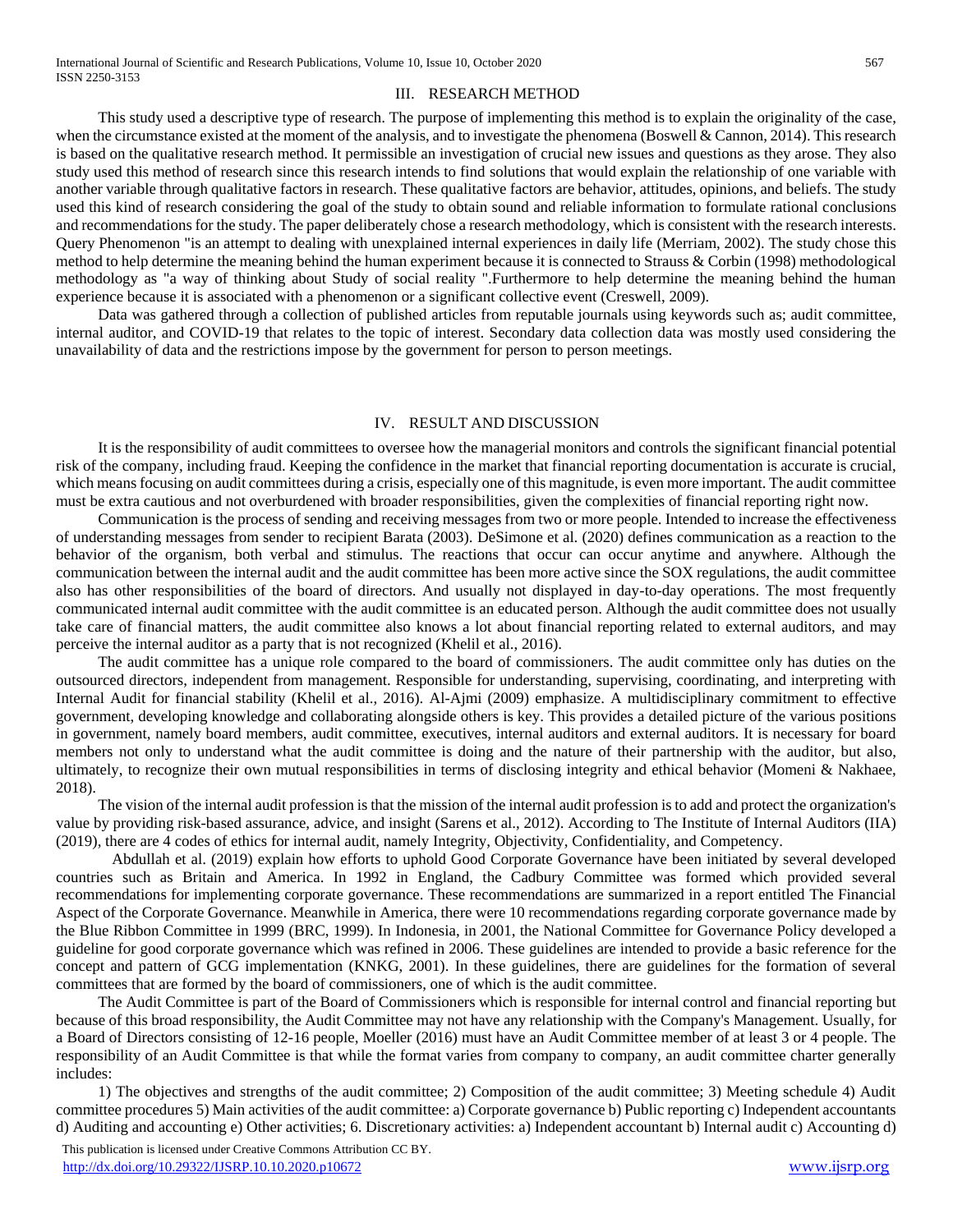Control and system e) Public reporting f) Responsibility for compliance monitoring g) Risk assessment h) Responsibility for financial oversight i) Responsibility for planning Employee benefits fiduciary investment 7) Limits of Moeller's audit committee (2016).

Finally, audit committees will need to ensure that they collaborate closely with their internal and external auditors. These are two tools which can be leveraged by the committee in its oversight obligations. As it contributes to internal audit, provided COVID-19, priorities may have shifted. The audit committee will understand what tasks are overdue and the internal audit should be relaxed COVID-19 is creating a structural change in their responsibilities for the audit committee, which is an essential component of successful governance, the job is tougher than ever. Throughout general, the audit committee plays a role in developing and sustaining a business culture and environment that encourages transparency and the exchange of information related to the decision-making of the organization and its shareholders and others. Transparency is required in times of uncertainty (Von Gaudecker et al., 2020). The role of audit committee is to track the effect of the pandemic on productivity, cash flow, capital management and a fresh emphasis on balance sheet efficiency, as well as to recognize early indicators of financial pressure, continuing negotiations and certain financial reporting consequences, such as asset revaluation and post-reporting incidents. (IFAC, 2020).

In reaction to COVID-19, audit committees should be alert to the increasing number of possible challenges and must evaluate their goals and targets. Around the same period, though, the Audit Committee should ensure that they will consistently reflect on their main duties with respect to oversight of financial statements and internal management, which would contribute to the uncertainty of the pandemic.

## V. CONCLUSION

From the discussion above, we can make conclusion that every personnel of audit committee must follow the Rule in executing their responsibilities, such as Blue Ribbon Committee BRC (1999) in America or Komite Nasional Kebijakan Governance KNKG (2001) in Indonesia. That Rules for example consists of many aspects that is not easy to follow by audit committee, like compulsion of act in Internal Control and contribute in employee compliance, etc., and give a percentage points in every aspects. So, that will be good to Board of Directors to monitoring the audit committee performances. As business continuity difficulties keep going, companies may encounter issues with the timely "closure of their books." Companies should apply "lessons learned" from the closing of their preceding quarter to help them develop this quarter. Audit committees should be aware of potential issues concerning the workforce, both domestic and international, and the ability of a company to meet reporting deadlines. A control system may be rendered irrelevant by individuals who are unavailable or unable to fulfill the responsibilities on which the system relies, or who fail to adapt controls to changes in the business environment and how those controls are performed remotely. Making sure that internal controls continue to function effectively should be a constant focus (Lord, 2020).

This paper followed by such limitations like difficulty to find any real practice of Internal Auditor work in Indonesia and difficulty to find the relationship between different division in one Firm. Future research expected to find the progress of audit committee profession in react to COVID-19.

#### **REFERENCES**

- [1] Abdullah, R., Ismail, Z., & Smith, M. (2019). Audit committees' involvement and the effects of quality in the internal audit function on corporate governance. *International Journal of Auditing*, *22*(3), 385–403. https://doi.org/10.1111/ijau.12124
- [2] Al-Ajmi, J. (2009). Audit firm, corporate governance, and audit quality: Evidence from Bahrain. *Advances in Accounting*, *25*(1), 64–74. https://doi.org/10.1016/j.adiac.2009.02.005
- [3] Azzali, S., & Mazza, T. (2018). The Internal Audit Effectiveness Evaluated with an Organizational, Process and Relationship Perspective. *International Journal of Business and Management*, *13*(6), 238. https://doi.org/10.5539/ijbm.v13n6p238
- [4] Bananuka, J., Katamba, D., Nalukenge, I., Kabuye, F., & Sendawula, K. (2020). Adoption of Islamic banking in a non-Islamic country: evidence from Uganda. *Journal of Islamic Accounting and Business Research*. https://doi.org/10.1108/JIABR-08-2017- 0119
- [5] Boswell, C., & Cannon, S. (2014). *critique process in research*. Jones and Bartlett publishers.
- [6] BRC. (1999). The report and recommendations of the Blue Ribbon Committee (BRC) on improving the effectiveness of corporate audit committees. *Business Lawyer*, *54*(3), 1057–1066.
- [7] Carcello, J. V., Hermanson, D. R., Neal, T. L., & Riley, R. A. (2002). Board Characteristics and Audit Fees. *Contemporary Accounting Research*, *19*(3), 365–384. https://doi.org/10.1506/CHWK-GMQ0-MLKE-K03V
- [8] Creswell, J. W. (2009). *Research Design: Qualitative, Quantitative, and Mixed-Method: Choosing Among Five Approaches* (T. Oaks (ed.); 3rd ed.). Sage Publications.
- [9] DeSimone, S., D'Onza, G., & Sarens, G. (2020). Correlates of internal audit function involvement in sustainability audits. *Journal of Management and Governance*, *2015*. https://doi.org/10.1007/s10997-020-09511-3
- [10] Hambrick, D. C., & Mason, P. A. (1984). Upper Echelons: The Organization as a Reflection of Its Top Managers. *Academy of Management Review*, *9*(2), 193–206. https://doi.org/10.5465/amr.1984.4277628
- [11] IFAC. (2020). *Implications for Audit Committees Arising from COVID-19*. https://www.ifac.org/knowledge-gateway/contributingglobal-economy/discussion/implications-audit-committees-arising-covid-19
- [12] Khelil, I., Hussainey, K., Hussainey, K., & Noubbigh, H. (2016). Audit committee internal audit interaction and moral courage. *Managerial Auditing Journal*, *31*(4–5), 403–433. https://doi.org/10.1108/MAJ-06-2015-1205
- [13] KNKG. (2001). Good Public Governance Indonesia. *Good Public Governance Pedoman Umum Indonesia*, 1–50. https://doi.org/10.1021/ic035198d

 This publication is licensed under Creative Commons Attribution CC BY. <http://dx.doi.org/10.29322/IJSRP.10.10.2020.p10672> [www.ijsrp.org](http://ijsrp.org/)